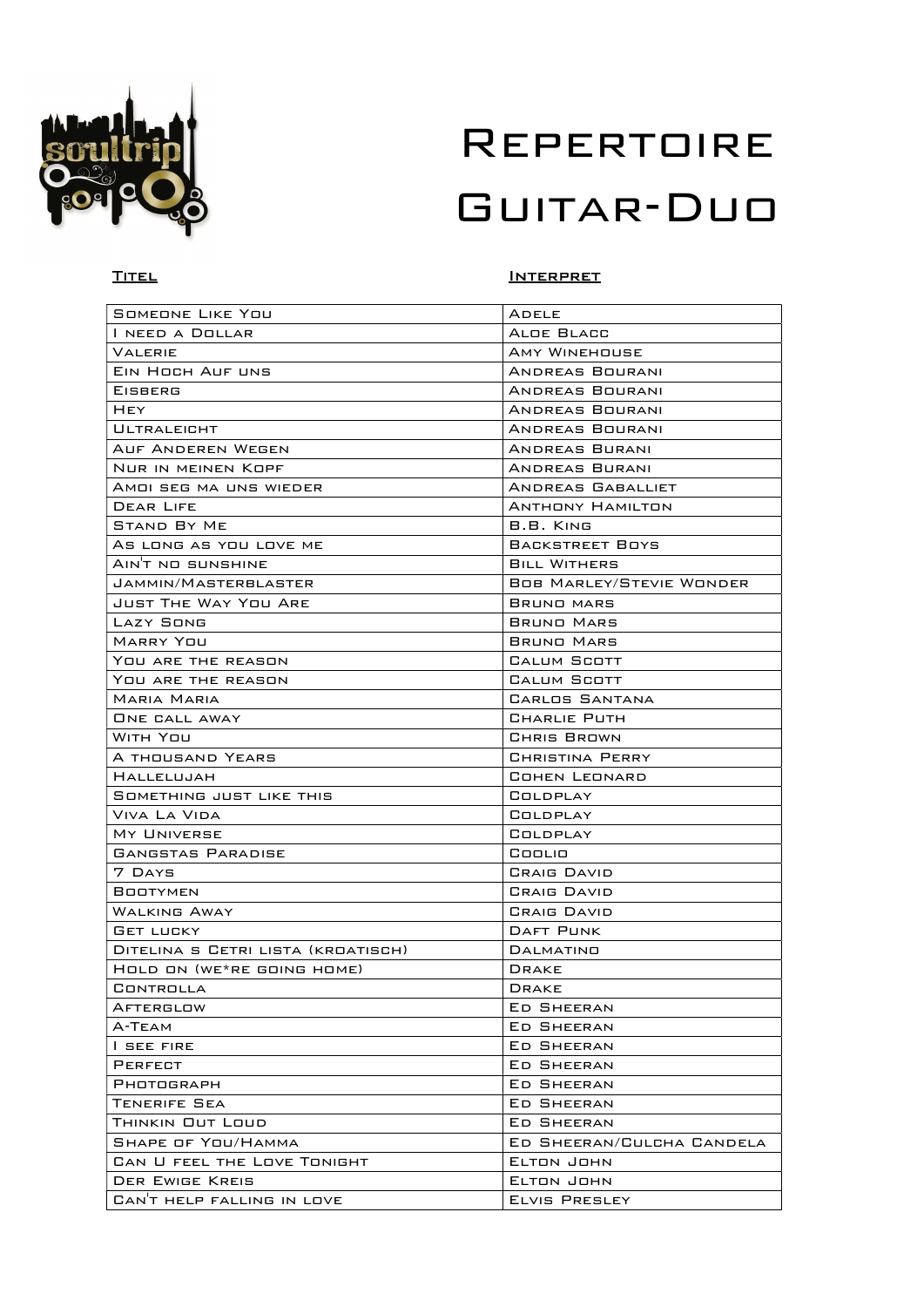

| LAYLA                              | ERIC CLAPTON             |
|------------------------------------|--------------------------|
| Wonderful Tonight                  | ERIC CLAPTON             |
| <b>MORE THAN WORDS</b>             | <b>EXTREME</b>           |
| FLY ME TO THE MOON                 | <b>FRANK SINATRA</b>     |
| MIT DIR                            | FREUNDESKREIS            |
| IN THOSE JEANS                     | <b>GINUWINE</b>          |
| WHEN DOVES CRY                     | GINUWINE                 |
| SAY SOMETHING                      | <b>GREAT BIG WORLD</b>   |
| BAMBOLEO                           | GYPSY KING               |
| UNSER TAG                          | HELENE FISCHER           |
| SAY YOU WON'T LET GO               | JAMES ARTHUR             |
| WON'T LET YOU GO                   | JAMES MORRISON           |
| YOU GIVE ME SOMETHING              | JAMES MORRISON           |
| DON'T STOP THE MUSIC               | JAMIE COLLUM             |
| I'M YOURS                          | JAZON MRAS               |
| BIS MEINE WELT DIE AUGEN SCHLIESST | <b>JOEL BRANDENSTEIN</b> |
| FÜR IMMER AB JETZT                 | JOHANNES ORDING          |
| ALL OF ME                          | JOHN LEGEND              |
| <b>ONE WOMAN MAN</b>               | JOHN LEGEND              |
| <b>ORDINARY PEOPLE</b>             | JOHN LEGEND              |
| <b>FREE FALLIN</b>                 | JOHN MAYER               |
| LOVE IS A VERB                     | JOHN MAYER               |
| WHY GEORGIA                        | JOHN MAYER               |
| YOUR BODY IS A WONDERLAND          | JOHN MAYER               |
| PERFECT STRANGERS                  | JONAS BLUE               |
| EIN TEIL VON MEINEM HERZEN         | JONATHAN ZELTER          |
| MIRRORS                            | <b>JUSTIN TIMBERLAKE</b> |
| NE DIRAJ MOJU LJUBAV (KROATISCH)   | <b>KLAPA SUFIT</b>       |
| Ruzo Crvena (kroatisch)            | KLAPA SV. JURAJ          |
| SHALLOW                            | LADY GAGA                |
| IS THAT ALRIGHT                    | LADY GAGA                |
| I BELONG TO YOU                    | LENNY KRAVITZ            |
| SOMEONE YOU LOVED                  | LEWIS CAPALDI            |
| LA BAMBA                           | Los Lobos                |
| LOVE SOMEONE                       | LUKAS GRAHAM             |
| <b>FOLLOW RIVERS</b>               | LYKKE LI                 |
| LET ME LOVE YOU                    | MARIO                    |
| PAYPHONE                           | MAROON 5                 |
| SHE WILL BE LOVED                  | MAROON <sub>5</sub>      |
| SUGAR                              | MAROON <sub>5</sub>      |
| <b>BEAUTIFUL IN WHITE</b>          | MATT JOHNSON             |
| <b>NOTHING ELSE MATHERS</b>        | <b>METALLICA</b>         |
| WHEN A MAN LOVES A WOMAN           | MICHAEL BOLTON           |
| Номе                               | MICHAEL BUBLÉ            |
| AI SE EU TI PEGO                   | MICHEL TELÓ              |
| EX-FACTOR                          | MS. LAURYN HILL          |
| LIEBLINGSMENSCH                    | NAMIKA                   |
| ANIMALS                            | NEON TREES               |
| TKO SAM JA DA TI SUDIM (KROATISCH) | <b>OLIVER DRAGOJEVIC</b> |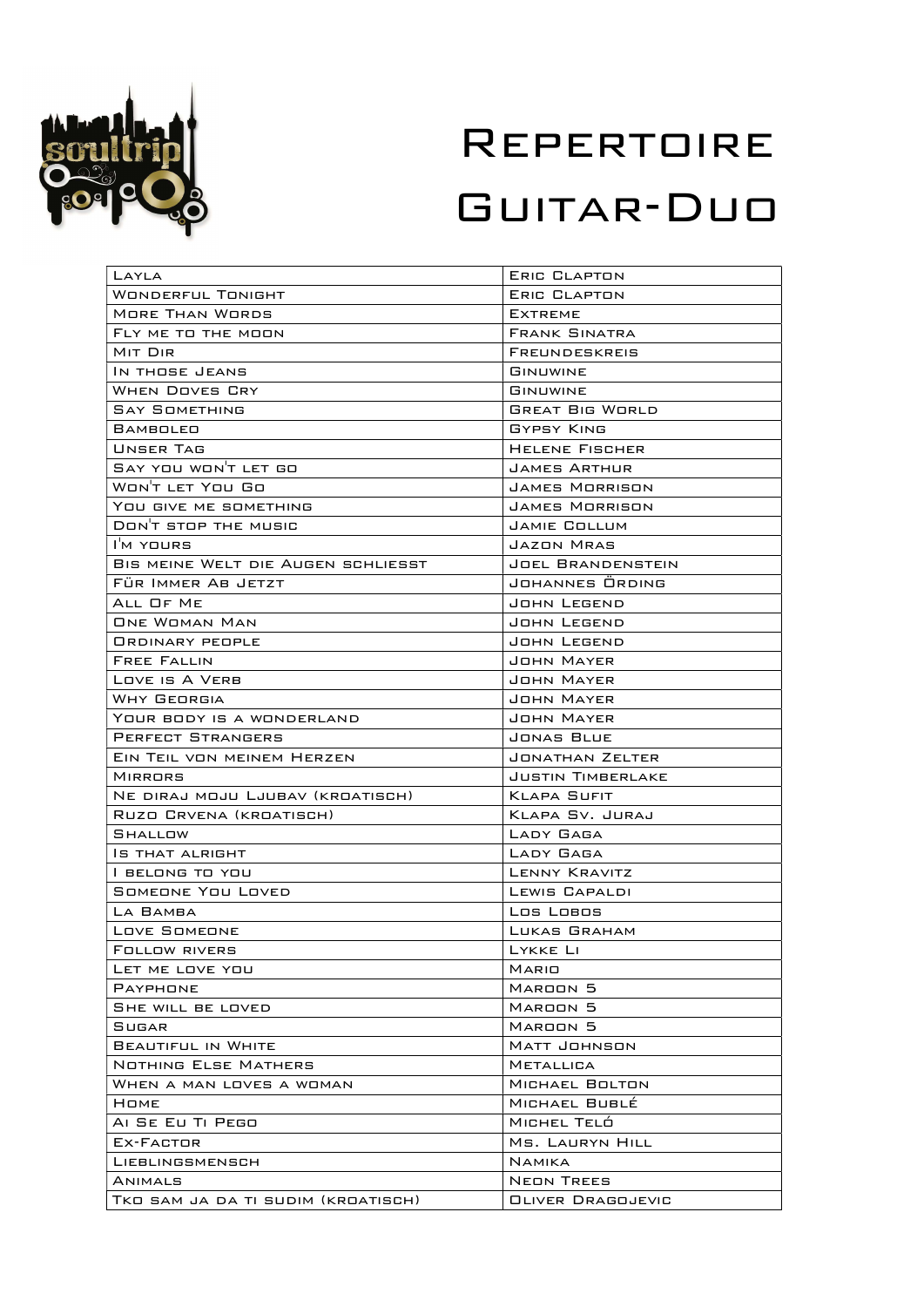

| VJERUJ U LJUBAV (KROATISCH)                    | <b>OLIVER DRAGOJEVIC</b>                      |
|------------------------------------------------|-----------------------------------------------|
| ZUTO LISCE LJUBAVI (KROATISCH)                 | OLIVER DRAGOJEVIC                             |
| LITTLE THINGS                                  | <b>ONE DIRECTION</b>                          |
| AVE MARIA                                      | OPUS 52, NO.6/SCHUBERT                        |
| AICHA                                          | <b>OUTLANDISH</b>                             |
| <b>HAPPY</b>                                   | PHARELL                                       |
| DIR GEHÖRT MEIN HERZ (TARZAN)                  | PHIL COLLINS                                  |
| U'LL BE IN MY HEART/DIR GEHÖRT MEIN HERZ       | PHIL <sup>'</sup> COLLINS                     |
| WIE SOLL EIN MENSCH DAS ERTRAGEN               | <b>PHILIPP POISEL</b>                         |
| <b>DEAR MR PRESIDENT</b>                       | <b>PINK</b>                                   |
| PURPLE RAIN                                    | <b>PRINCE</b>                                 |
| <b>GOD BLESSED THE BROKEN ROAD</b>             | RASCLE FLATTS                                 |
| HIT THE ROAD JACK                              | RAY CHARLES                                   |
| DIAMONDS                                       | RIHANNA                                       |
| IN DIESEM MOMENT                               | ROGER CICERO                                  |
| NOTHING AT ALL                                 | <b>RONAN KEATING</b>                          |
| THIS I PROMISE YOU                             | <b>RONAN KEATING</b>                          |
| MOTHERS DAY SONG                               | RYAN LESLIE                                   |
| I Choose You                                   | <b>RYAN LESLIE</b>                            |
| <b>STAY WITH ME</b>                            | <b>SAM SMITH</b>                              |
| <b>MEINE INSEL</b>                             | <b>SARAH CONNOR</b>                           |
| IF YOU BELIEVE                                 | SASHA                                         |
| LOVES DIVINE                                   | SEAL                                          |
| MERCY                                          | <b>SHAWN MENDES</b>                           |
| <b>RUDE</b>                                    | <b>SHAWN MENDES</b>                           |
|                                                |                                               |
| STITCHES                                       | <b>SHAWN MENDES</b><br>SIA FEAT. DAVID GHETTA |
| TITANIUM<br>JA                                 | SILBERMOND                                    |
| UND WENN EIN LIED                              | SÖHNE MANNHEIMS                               |
| l just called to say i love you                | <b>STEVIE WONDER</b>                          |
| SUPERSTITION                                   | <b>STEVIE WONDER</b>                          |
| <b>ENGLISHMAN IN NEW YORK</b>                  | STING                                         |
| DON'T YOU WORRY                                | <b>SWEDISH HOUSE MAFIA</b>                    |
| TWIST AND SHOUT                                | THE BEATLES                                   |
|                                                | THE SKRIPT                                    |
| <b>BREAKEVEN</b><br>THE MAN WHO CAN'T BE MOVED | THE SKRIPT                                    |
| CANT FEEL MY FACE                              | THE WEEKEND                                   |
| <b>SAG EINFACH JA</b>                          | TIM BENZKO                                    |
| PROUD MARY                                     | <b>TINA TURNER</b>                            |
| PERDONO                                        |                                               |
|                                                | TIZIANO FERRO<br>TLC                          |
| NO SCRUBS                                      |                                               |
| GEORGY PORGY<br><b>FAST CARS</b>               | Тото<br>TRACY CHAPMAN                         |
|                                                |                                               |
| WITH OR WITHOUR YOU                            | U2                                            |
| CONFESSIONS                                    | USHER                                         |
| DJ GOT US FALLIN IN LOVE                       | USHER                                         |
| U REMIND ME                                    | USHER                                         |
| YOU RAISE ME UP                                | WESTLIFE                                      |
| 20.000 MEILEN                                  | <b>XAVIER NAIDOO</b>                          |